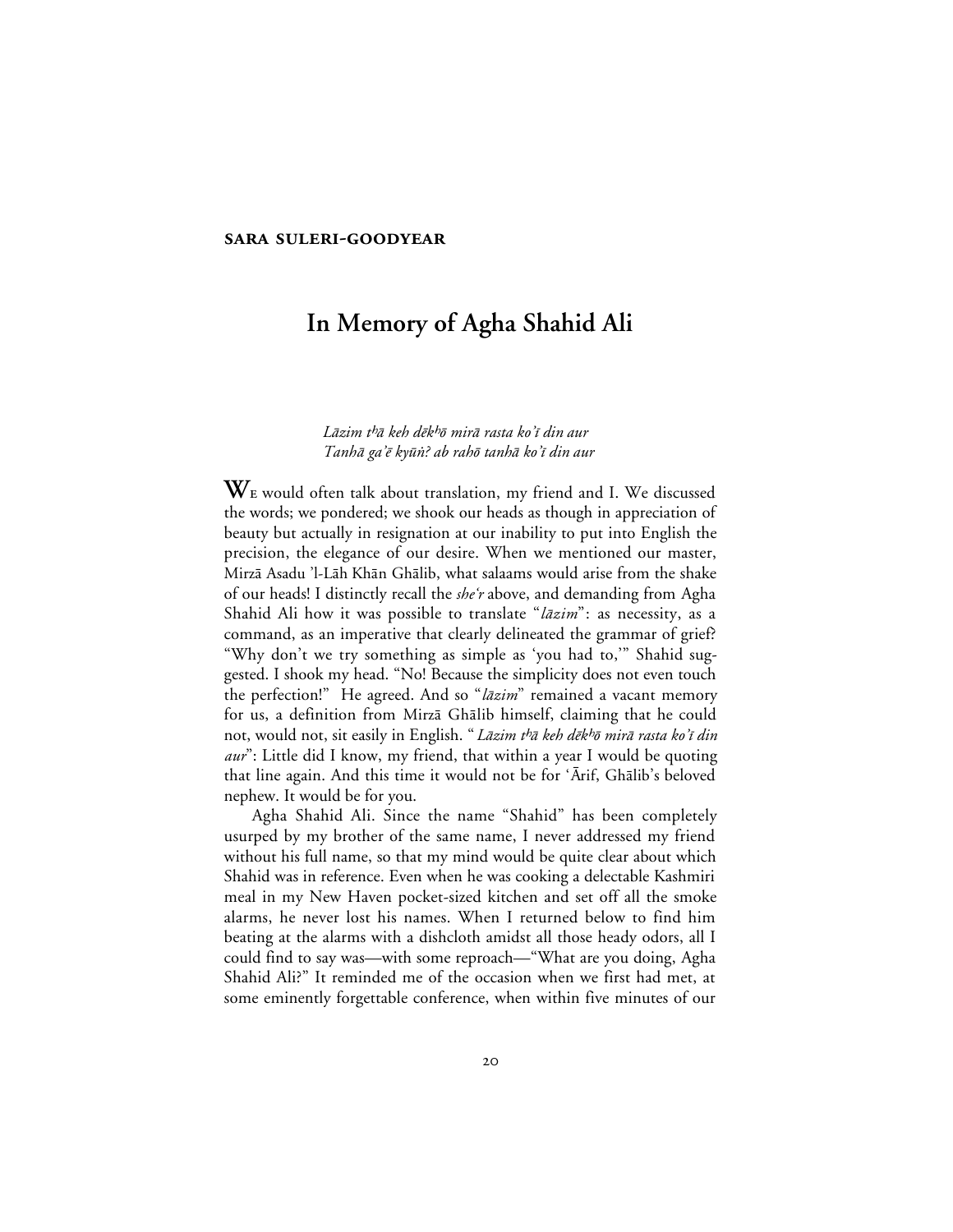first conversation he told me, " I am the best cook in the world." I took note of the modesty with which he made that claim, and realized with exact precision that I would love him forever.

In a strange way, the bond between us was the ghazal. Agha Shahid Ali knew exactly what I meant when I told him, in one of our earliest conversations, that before I died I would long to have translated—not even an entire ghazal, but one she'r, or even a misra—in a fashion that would allow me to sleep. Agha Shahid Ali looked compassionate. He advised me to choose something simple to begin with: why not experiment with a ghazal as clear-cut as one by Måmin, for example? I reminded him sourly that Gh<u>ālib—doubtless—had claimed that he would</u> have given his entire  $div\bar{a}n$ , his works, to have written one she'r of Måmin's. I mentioned which one:

### Tum mirē pās hōtē hō gōyā Jab ko'ī dūsrā nahīn hōtā

"Yes," said Agha Shahid Ali, "that's tough." I belabored my point: "the entire she'r sits on 'gōyā,' and what are you going to do with that?" "Try 'as it were'?" "Can you really say, 'You are with me, as it were, / When no other can be there'? Can you say that, and not feel like an imbecile?" Agha Shahid Ali agreed. We tried some other examples: "You are an eagle, flight is your task, / There are more skies ahead of you." But all of our attempts sounded plaintive. I did not want to sound in the right for I would far rather be feeling happy, but on this occasion I was feeling a trifle of both. We turned to Iqbāl again: "No longer any passion in love, no longer that spark in beauty, / No longer Ghaznavi's desire, nor that curl in the hair of Ayāz."

That, too, was not right. Agha Shahid Ali had known Fai¤, and was completely in agreement when I complained about his translations of Faiz in *The Rebel's Silhouette*. "They are just not right!" I said, and Agha Shahid Ali looked happier for my claim than if I had given him ample praise. He knew the praise that he deserved: I would routinely teach *The Half-Inch Himalayas* in my courses, and will probably continue to do so in his absence. I told him that for a poet he had made the great mistake of finding titles for which no poem could do justice: *A Nostalgist's Map of America* was one, as was *Country Without a Post Office*. The joke is that he agreed. "Then why won't you change them," I exclaimed in irritation. "Yes," he said, "I will." The annoyance was such that I could only grumble, with Agha Shahid Ali laughing at me, and saying—as unforgettable